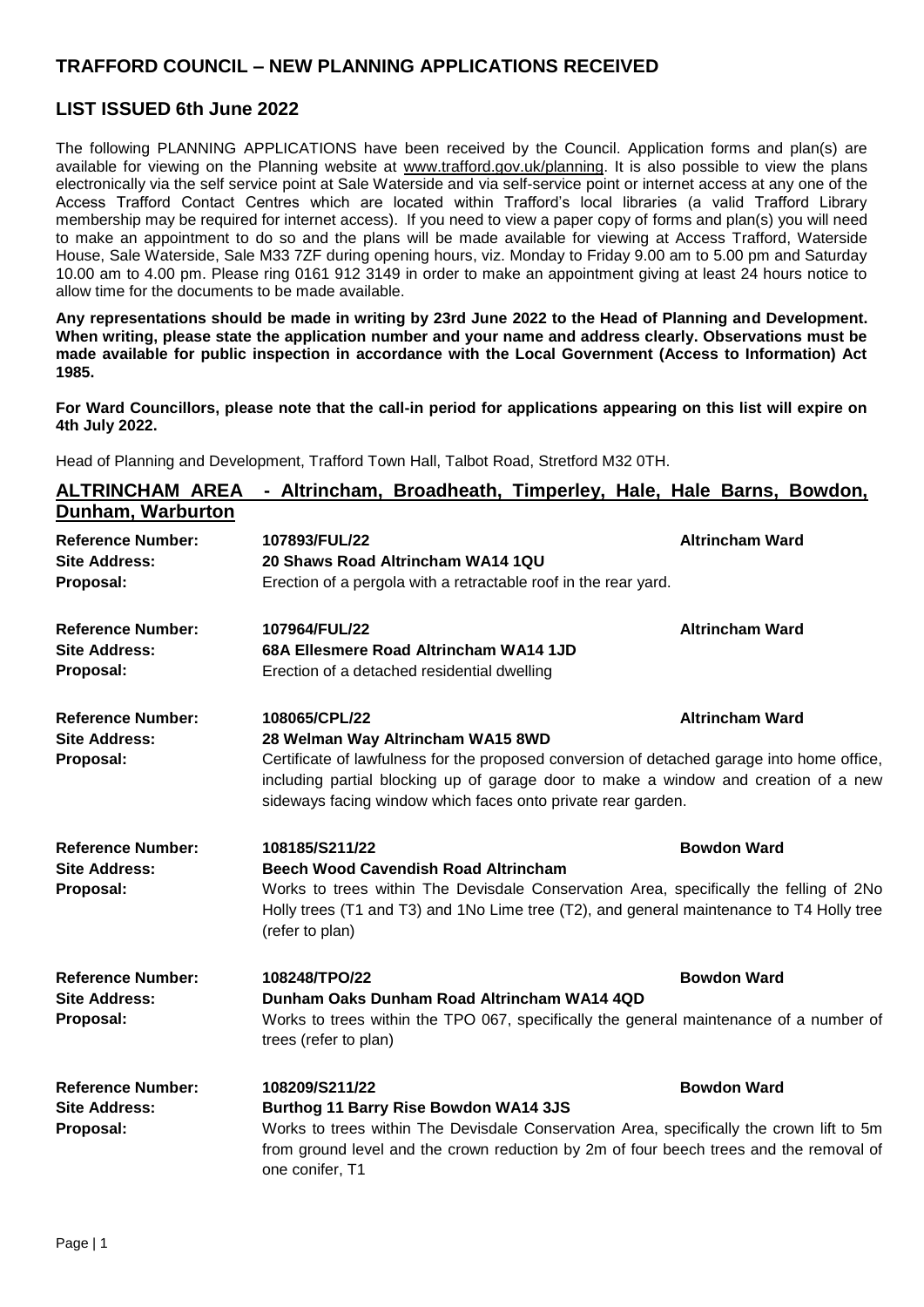| <b>Reference Number:</b><br><b>Site Address:</b> | 107992/FUL/22<br>3 Tudor Road Altrincham WA14 5RZ | <b>Broadheath Ward</b>                                                                                                                                                                      |
|--------------------------------------------------|---------------------------------------------------|---------------------------------------------------------------------------------------------------------------------------------------------------------------------------------------------|
| Proposal:                                        | spaces.                                           | Alterations to install replacement external cladding, external fascia, replace existing doors<br>and create additional window opening. Creation of two additional accessibility car parking |
| <b>Reference Number:</b>                         | 107679/FUL/22                                     | <b>Hale Barns Ward</b>                                                                                                                                                                      |
| <b>Site Address:</b>                             | Old Meadow Hawley Lane Hale Barns WA15 0DY        |                                                                                                                                                                                             |
| Proposal:                                        | dwelling.                                         | Erection of 2 no. detached 2.5 storey dwellings to accommodate 4 apartments and<br>associated access, landscaping boundary treatment following demolition of the existing                   |

|                          |                                      | SALE AREA - Sale, Brooklands, Sale Moor, Ashton-Upon Mersey, Carrington, Partington       |
|--------------------------|--------------------------------------|-------------------------------------------------------------------------------------------|
| <b>Reference Number:</b> | 107940/FUL/22                        | <b>Ashton On Mersey Ward</b>                                                              |
| <b>Site Address:</b>     | 34 Hayling Road Sale M33 6GW         |                                                                                           |
| Proposal:                | and alterations to existing driveway | Erection of single storey side extension, new entrance canopy, relocation of refuse store |

| <b>Reference Number:</b> | 108075/CPL/22                                                                                                                               | <b>Brooklands Ward</b> |
|--------------------------|---------------------------------------------------------------------------------------------------------------------------------------------|------------------------|
| <b>Site Address:</b>     | 18 Fairlands Road Sale M33 4AY                                                                                                              |                        |
| Proposal:                | Certificate of proposed lawful development for erection of new porch and alteration of roof<br>from hip to gable incorporating rear dormer. |                        |
| <b>Reference Number:</b> | <b>107771/FUL/22</b>                                                                                                                        | <b>Priory Ward</b>     |
| <b>Site Address:</b>     | 46 School Road Sale M33 7ZD                                                                                                                 |                        |
| Proposal:                | Alteration to ground floor shop front, addition of external rear extract duct at first floor                                                |                        |

## **STRETFORD AREA & URMSTON AREA – Stretford, Gorse Hill, Old Trafford, Trafford Park, Urmston, Flixton, Davyhulme**

level and change of use to Sui Generis (E).

| <b>Reference Number:</b><br><b>Site Address:</b>              | 108064/CPL/22<br>15 Cranford Road Flixton M41 8PS                                                                                                                                                                                                                                                                                                                                                                                                                                                                                                                                  | Davyhulme West Ward    |  |
|---------------------------------------------------------------|------------------------------------------------------------------------------------------------------------------------------------------------------------------------------------------------------------------------------------------------------------------------------------------------------------------------------------------------------------------------------------------------------------------------------------------------------------------------------------------------------------------------------------------------------------------------------------|------------------------|--|
| Proposal:                                                     | Certificate of proposed lawful development for extension to existing garden room including<br>canopy.                                                                                                                                                                                                                                                                                                                                                                                                                                                                              |                        |  |
| <b>Reference Number:</b>                                      | 108186/FUL/22                                                                                                                                                                                                                                                                                                                                                                                                                                                                                                                                                                      | <b>Gorse Hill Ward</b> |  |
| <b>Site Address:</b>                                          | 103 Barton Dock Road Trafford Park Manchester M32 0QP                                                                                                                                                                                                                                                                                                                                                                                                                                                                                                                              |                        |  |
| Proposal:                                                     | Demolition of all existing buildings and structures and the erection of 16 no. industrial /<br>commercial units comprising 11,380sqm floor area, with an open planning permission for<br>Uses Class B2 (General Industrial), B8 (Distribution or Storage) and E(g)(iii) (Light<br>Industrial - any industrial process, being a use, which can be carried out in any residential<br>area without detriment to the amenity of that area by reason of noise, vibration, smell,<br>fumes, smoke, soot, ash, dust or grit), with associated parking, landscaping and<br>infrastructure. |                        |  |
| <b>Reference Number:</b><br><b>Site Address:</b><br>Proposal: | 107942/FUL/22<br>Land Adjacent To 24 Erlington Avenue Old Trafford M16 0FW<br>Erection of 2 no. 3 bedroomed semi-detached homes with associated parking                                                                                                                                                                                                                                                                                                                                                                                                                            | <b>Longford Ward</b>   |  |